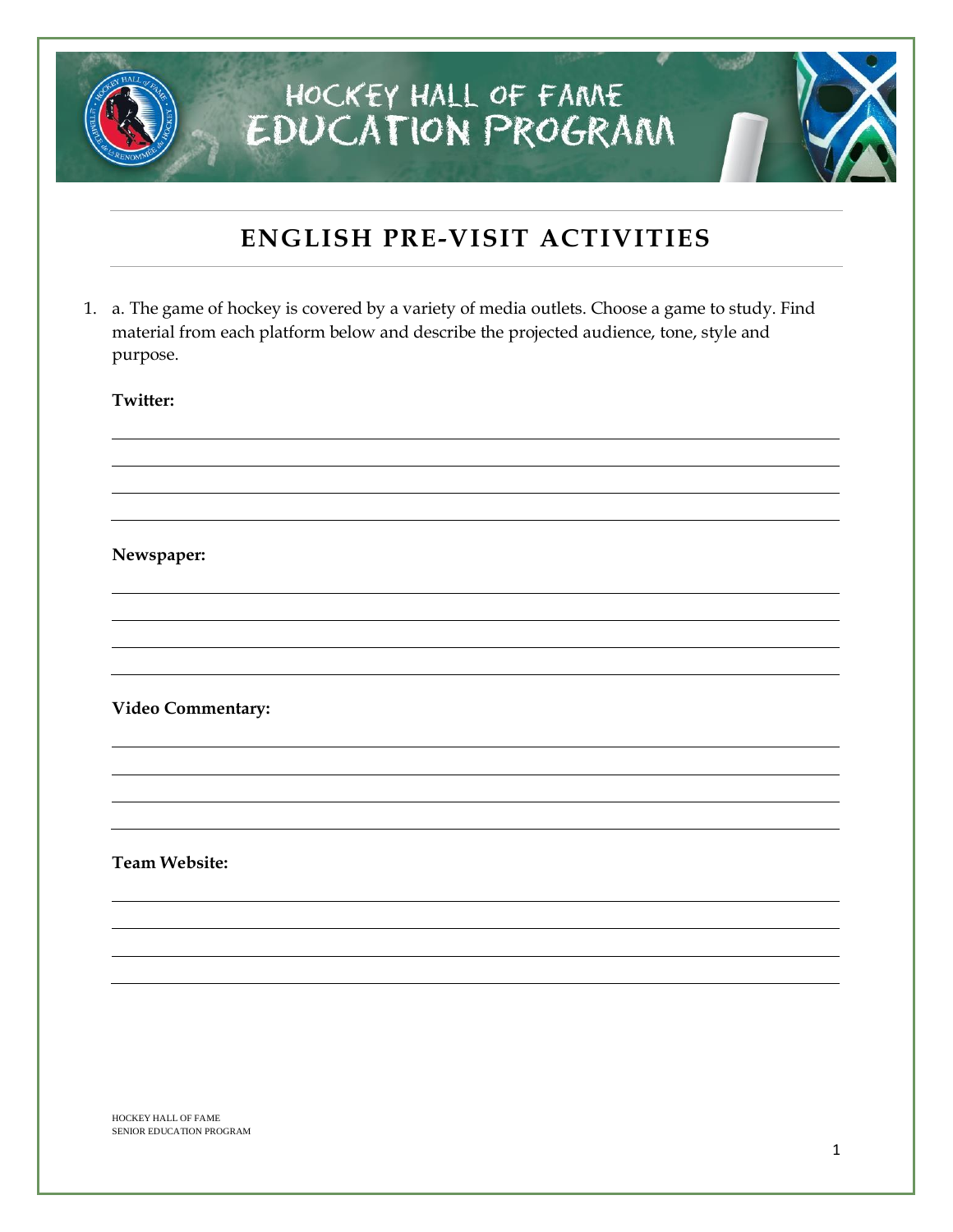b. Which of these two outlets differed the greatest? Why do you think that is?

2. Select an upcoming game and predict the results. Create three of the following:

- A minimum of five tweets for before, during and after the game
- A newspaper article written after the game to appear in the paper the following day
- A video commentary for any one period of the game
- A pre-game match up article for the team website

*Consider tone, style, purpose, timing, and audience in your writings.* 

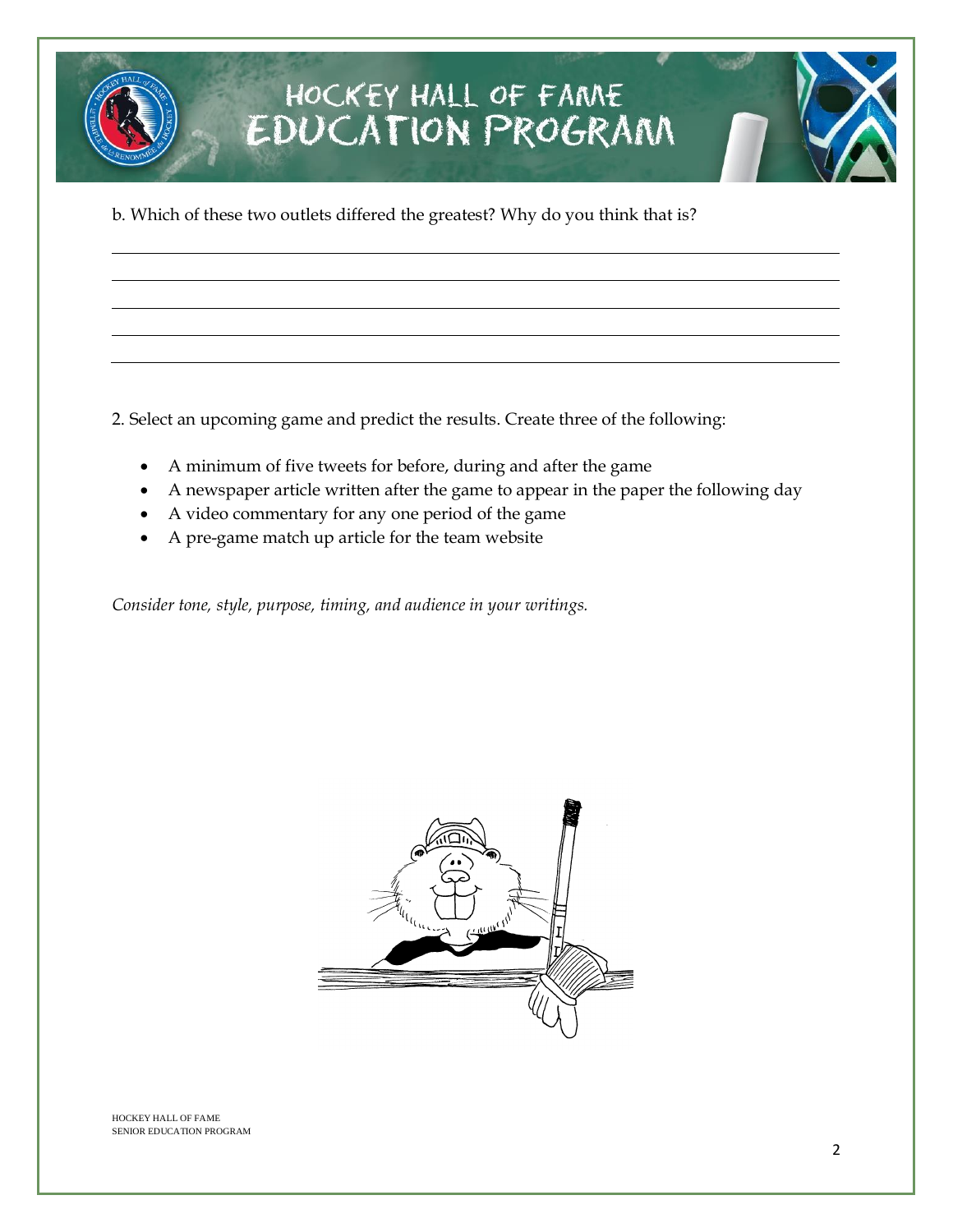## **ENGLISH HALL VISIT ACTIVITIES**

**Hint: To help you find the answers, use the guide map found at the end of the English section.**

- 1. Locate the NHL Retro display in the **Honda NHL Zone**. List a jersey featured from a nowdefunct team \_\_\_\_\_\_\_\_\_\_\_\_\_\_\_\_\_\_\_\_\_\_\_\_\_\_\_\_\_\_\_\_\_\_\_. What are some possible arguments for a team to fold?
- 2. a. In the **Montreal Canadiens Dressing Room** you'll find a famous passage written on the wall. This passage is from the poem  $\Box$

b. The passage is used to motivate and inspire players before the game. What quote would you pick if the choice was up to you?

- 3. In **The Mask Presented by Imports Dragon**, select one of the many colourful masks on display and describe it. Take note of the symbols, characters, colours, text, and placement.
- 4. In **Upper Deck Collectors Corner,** you'll find a variety of memorabilia from stuffed animals to cereal boxes. Choose an item and write a short commercial for it. Consider the product and audience.

*(Continued…)*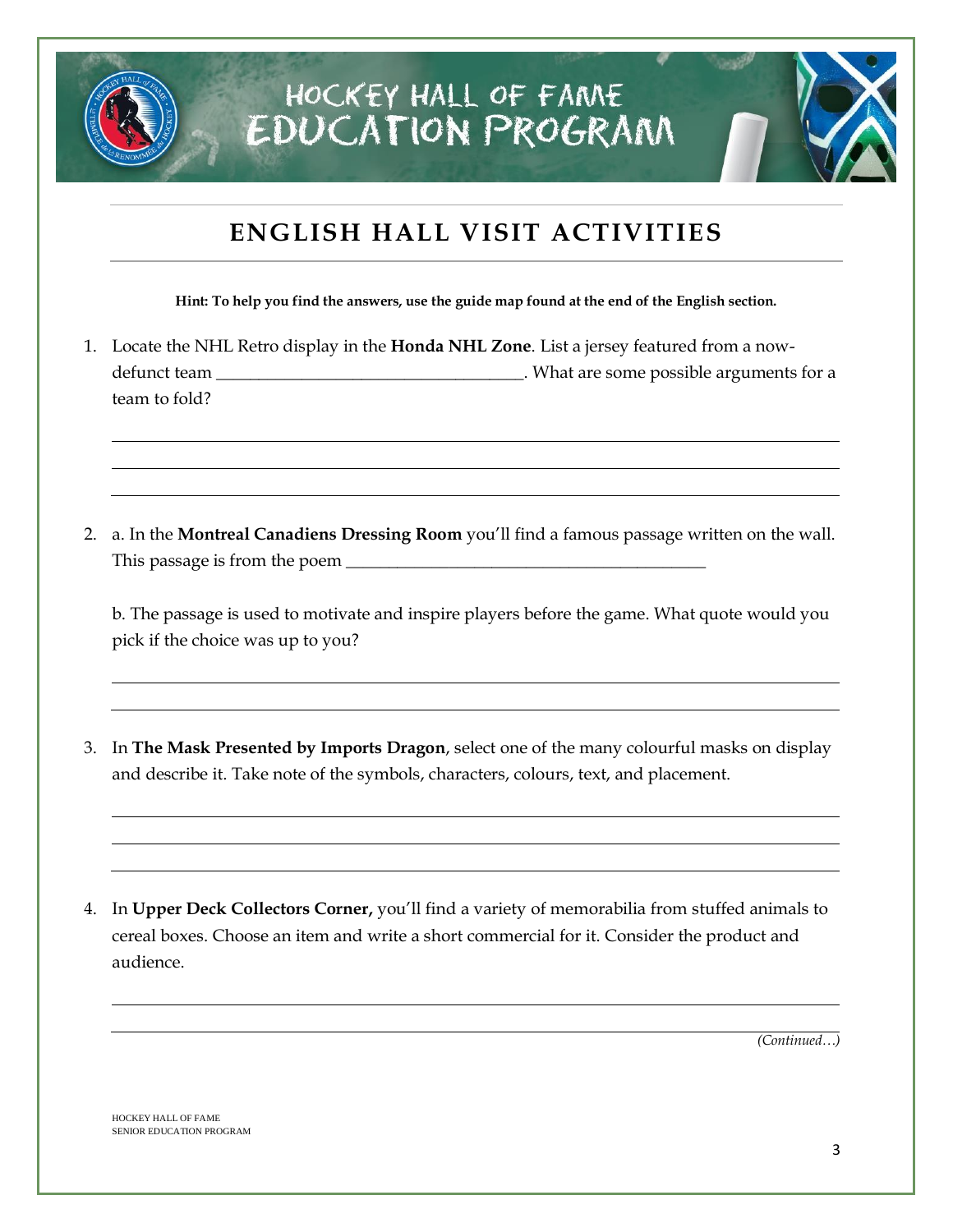5. On the way to the **Esso Great Hall,** you'll find the team photo of \_\_\_\_\_\_\_\_\_\_\_\_\_\_\_\_\_\_\_\_\_ from the most recent Stanley Cup championship. In your opinion, what is the best quality in a teammate? Describe your ideal teammate below.

6. In the **Esso Great Hall**, locate the case of Stanley Cup rings. Each year, the championship team has an extra created and donated to the Hockey Hall of Fame. The team captain and Keeper of the Cup, as well as various media, are present for this special ceremony. Using the space below write a short media release for the occasion.

7. Who is Lord Stanley and where is he from? How can you describe his legacy concerning the game of hockey?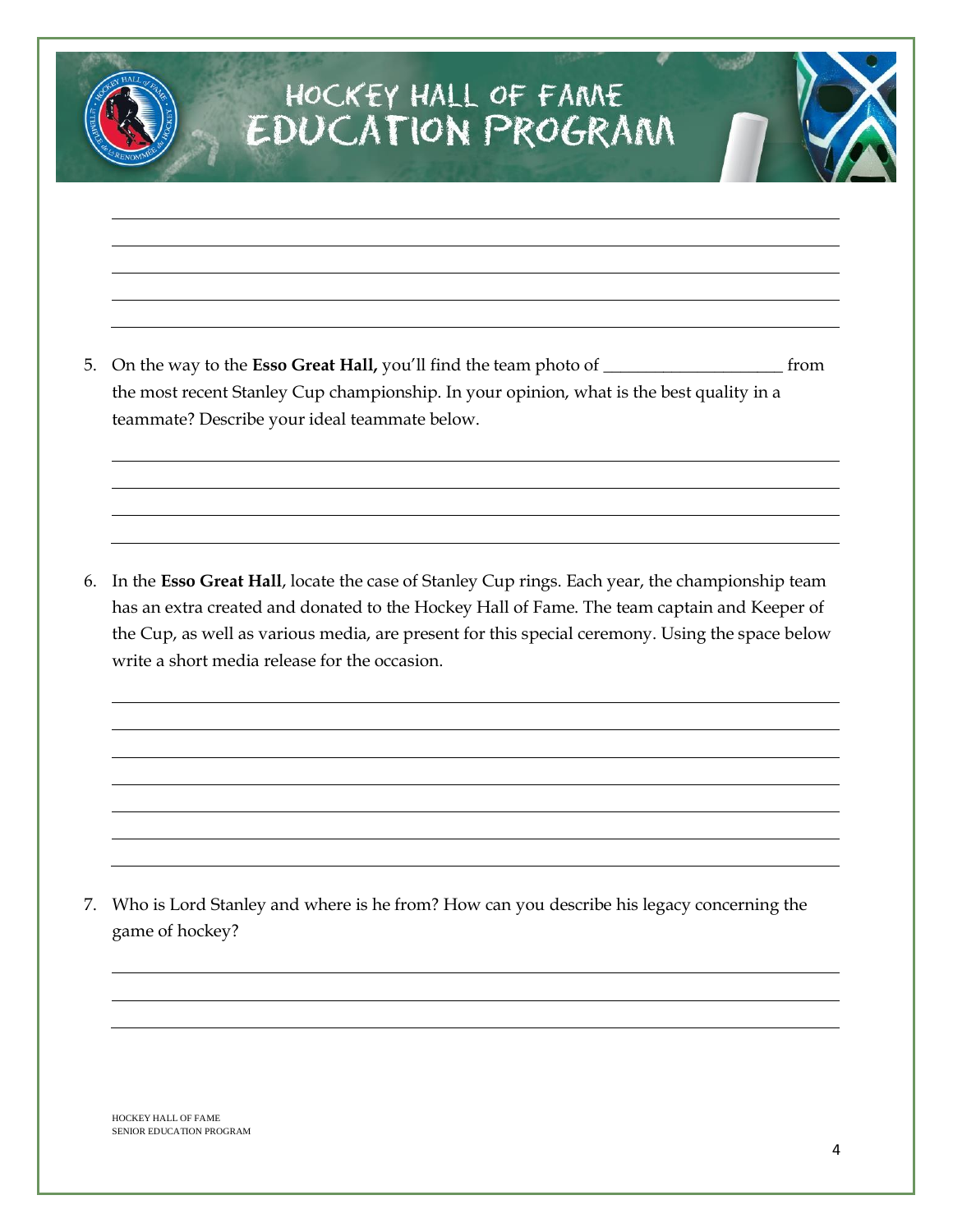

8. Compose possible tweets based on your experiences at the Hockey Hall of Fame. While considering tone, audience and purpose, use the perspectives from the following accounts:

### **a. Your personal account:**

**b. The Hockey Hall of Fame account:** 

**c. A celebrity visitor:** 

### **d. A travel company:**

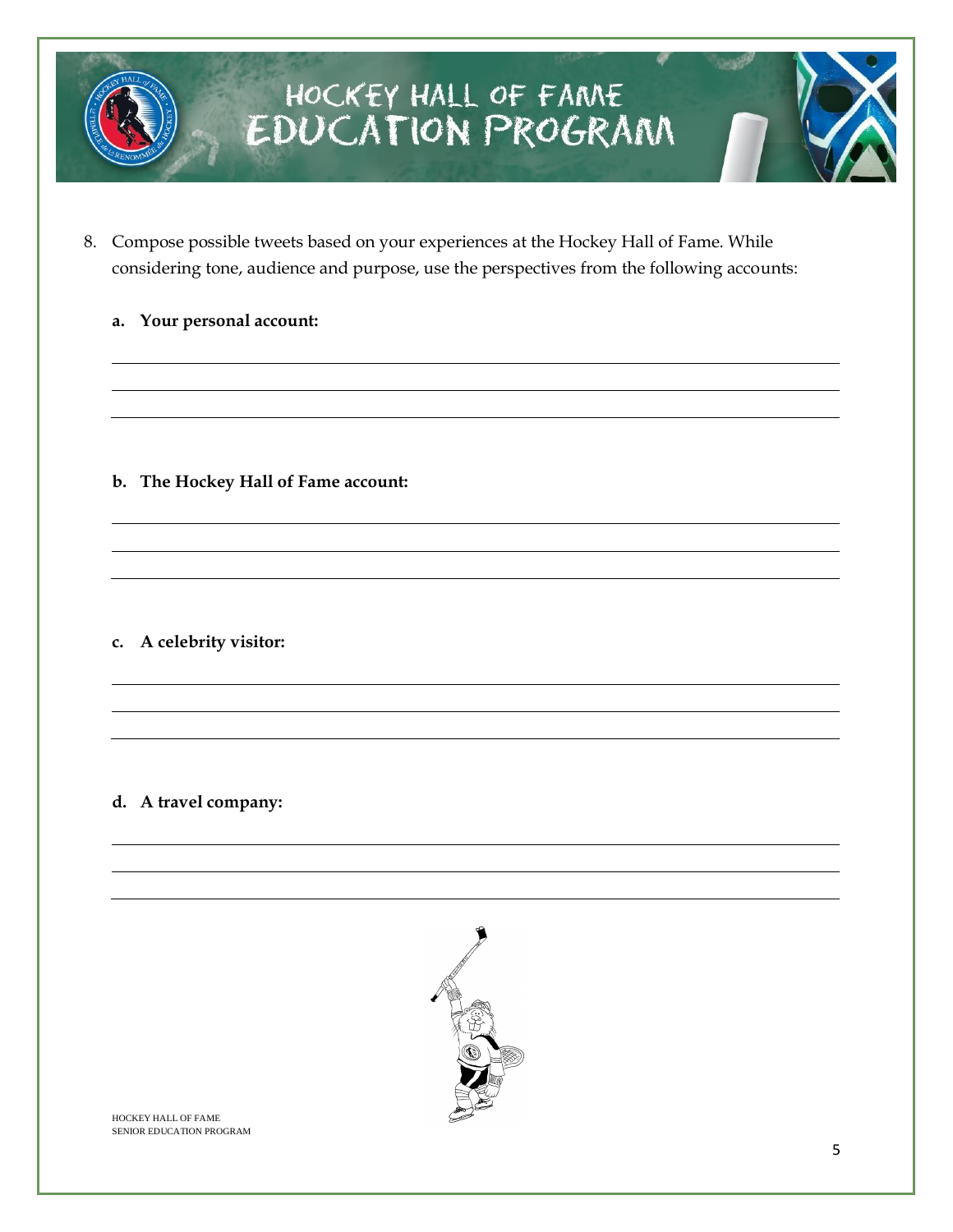

## **ENGLISH POST-VISIT ACTIVITY**

- 1. Choose one of the essay topics below. Using what you learned at the Hockey Hall of Fame and also from external research, support your arguments in 1000 to 1500 words.
	- a. In order for a player to be eligible for Induction, they must wait for a three-year period after they retire. Should the three-year waiting rule be waived for individuals under extraordinary circumstance?
	- b. Should NHL players be allowed to play in the Olympics? Consider the perspectives of fans, players and management in your answer.
	- c. How does the economy of a city reflect the success of a team? Consider the reasons why clubs have folded in the past as well as the recent expansion that involved the Vegas Golden Knights.
	- d. How does hockey link Canada to the rest of the world? Spend time touching on the following aspects: economic aspects, cultural influences and the perspectives of other nations on Canada and Canadians around the world.
	- e. First Nations Perspective How did First Nations people play a role in the development of hockey? How did hockey play a role in First Nations life? Who were key First Nations individuals that contributed to the growth of hockey.
	- f. How did the game of hockey play a role in the growth of Canada as a society and its role in what it means to "be Canadian"?